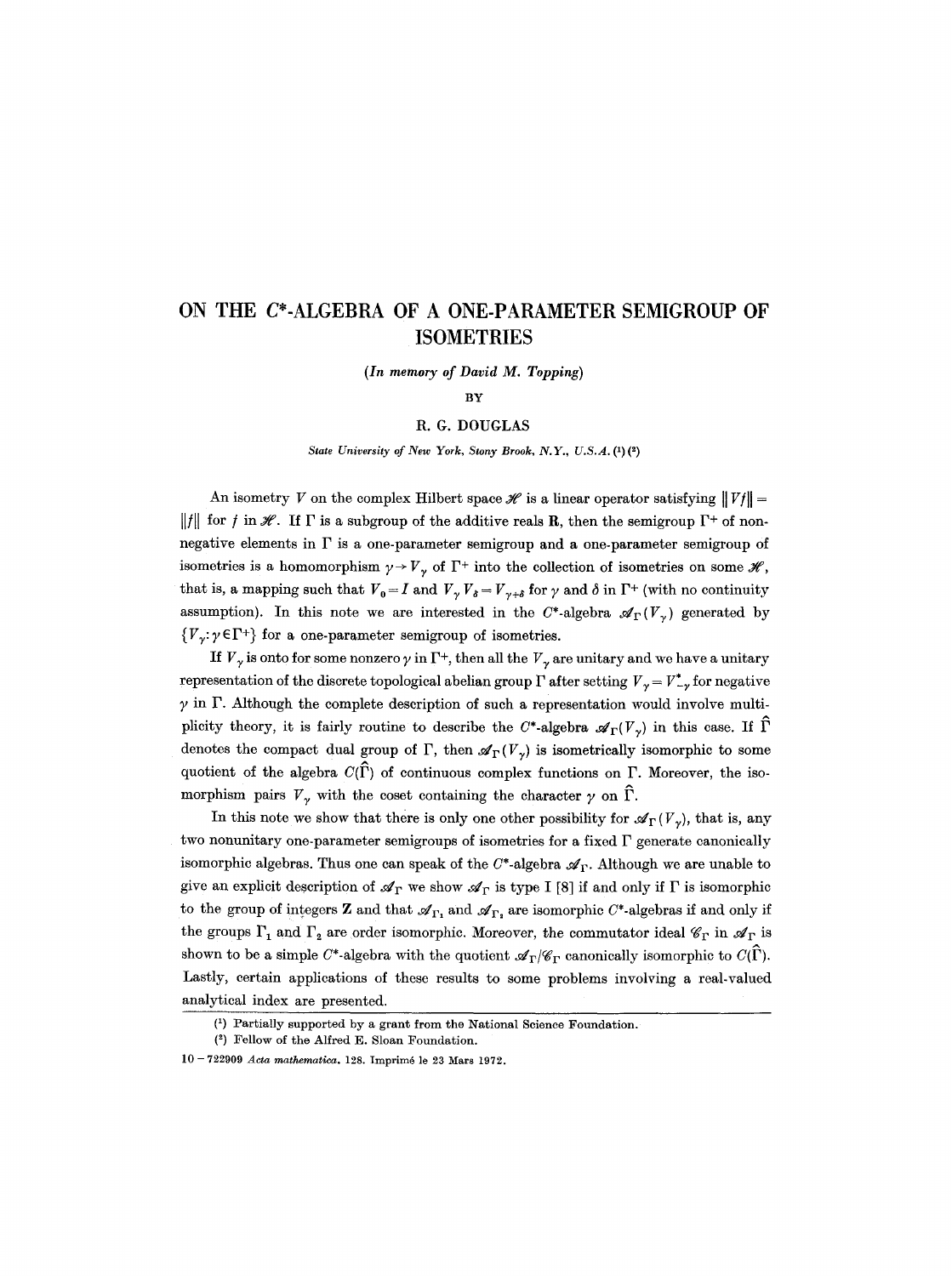If  $\Gamma$  is singly generated, then  $\mathscr{A}_{\Gamma}(V_{\gamma})$  is the C\*-algebra generated by an isometry and the preceding results were obtained in this ease by Coburn in [4]. His analysis involved the yon Neumann-Wold decomposition for isometries. Similar results were obtained by Berger and Coburn [2] for  $\mathscr{A}_{\mathbb{R}}(V_{\gamma})$  under the assumption that the mapping  $\gamma \to V_{\gamma}$  is strongly continuous by analyzing the isometric cogenerator. The precursor of our methods was used in  $[6]$  to establish the isomorphism of the  $C^*$ -algebras generated by the one-parameter semigroups of translation operators on  $L^2(\mathbb{R}^+)$  and  $l^2(\mathbb{R}^+)$ , respectively.

Our methods are closely related to certain analyses indigenous to prediction theory and the study of the Weyl commutation relations.

We begin by analyzing the  $C^*$ -algebra generated by a given nonunitary one-parameter semigroup of isometries. Fix  $\Gamma$  and let  $\gamma \rightarrow V_{\gamma}$  be a one-parameter semigroup of isometries on  $\mathscr{H}$ . If we set  $\mathscr{H}_{\gamma} = V_{\gamma} \mathscr{H}$ , then  $\{\mathscr{H}_{\gamma}: \gamma \in \Gamma^+\}$  is a decreasing family of closed subspaces of  $\mathscr{H} = \mathscr{H}_0$ . Moreover, standard arguments (cf. [12]) show that the subspace  $\mathscr{H}_{\infty} = \bigcap_{\gamma \in \Gamma} + \mathscr{H}_{\gamma}$ is a reducing subspace for the operators  ${V_{\gamma}}_{\gamma}\gamma$ -r+ such that  ${V_{\gamma}}{\mathcal{H}}_{\infty}$ ,  $_{\gamma}\epsilon_{\Gamma}$ + is a one-parameter semigroup of unitary operators and  $\{V_{\gamma} | \mathcal{H} \ominus \mathcal{H}_{\infty}\}\$ is a one-parameter semigroup of isometries for which  $\bigcap_{\gamma \in \Gamma} V_{\gamma}(\mathscr{H} \ominus \mathscr{H}_{\infty})=(0)$ . Thus we have an analogue of the yon Neumann-Wold decomposition into unitary and "pure" one-parameter semigroups of isometrics.

We consider first the pure case and thus assume that  $\mathscr{H}_{\infty} = \bigcap_{\gamma \in \Gamma} \mathscr{H}_{\gamma} = (0)$ . If we define  $E_{\gamma} = V_{\gamma} V_{\gamma}^{*}$ , then  $E_{\gamma}$  can be seen to be the orthogonal projection onto  $\mathscr{H}_{\gamma}$ . Let  $\mathscr{Z}(V_{\gamma})$ denote the C\*-subalgebra of  $\mathscr{A}_{\Gamma}(V_{\gamma})$  generated by  $\{E_{\gamma}: \gamma \in \Gamma^+\}$ . We show first that  $\mathscr{Z}_{\Gamma}$  is unique and does not depend on the particular representation of  $\Gamma^{+}$ .

Let PC(R<sup>+</sup>) denote the C<sup>\*</sup>-algebra of bounded complex functions on R<sup>+</sup> given the supremum norm which are right continuous and which possess limits from the left at every point including infinity. Moreover, let  $B_{\Gamma}$  denote the closed subalgebra of PC ( $\mathbb{R}^{+}$ ) generated by the characteristic functions  $\{I_{\{y,\infty\}}: y \in \Gamma^+\}.$ 

PROPOSITION 1. The correspondence  $E_{\gamma} \leftrightarrow I_{\gamma} \rightarrow$  extends to a \*-isomorphism between *the C\*-algebras*  $\mathscr{Z}_{\Gamma}(V_{\gamma})$  *and*  $B_{\Gamma}$ *.* 

*Proof.* Clearly elements of the form  $\sum_{j=0}^{N} \alpha_j (E_{\gamma_j} - E_{\gamma_{j+1}})$  and  $\sum_{j=0}^{N} \alpha_j I_{\{\gamma_j, \gamma_{j+1}\}}$ , where  ${x_j}_{j=1}^N$  are complex numbers and  $0=\gamma_0<\gamma_1<...<\gamma_N<\gamma_{N+1}=\infty$  is a partition of  $[0, \infty)$ with elements of  $\Gamma^+$ , are dense in  $\mathscr{L}_{\Gamma}(V_{\nu})$  and  $B_{\Gamma}$  respectively. Moreover, the linear extension of the mapping  $E_{\gamma} \leftrightarrow I_{\gamma,\infty}$  pairs these two elements and since

$$
\Big\|\sum_{j=0}^N \alpha_j (E_{\gamma_j}-E_{\gamma_{j+1}})\Big\|=\sup_{0\leqslant j\leqslant N}|\alpha_j|=\Big\|\sum_{j=0}^N \alpha_j I_{\{\gamma_j,\gamma_{j+1}\}}\Big\|_{\infty},
$$

the result follows.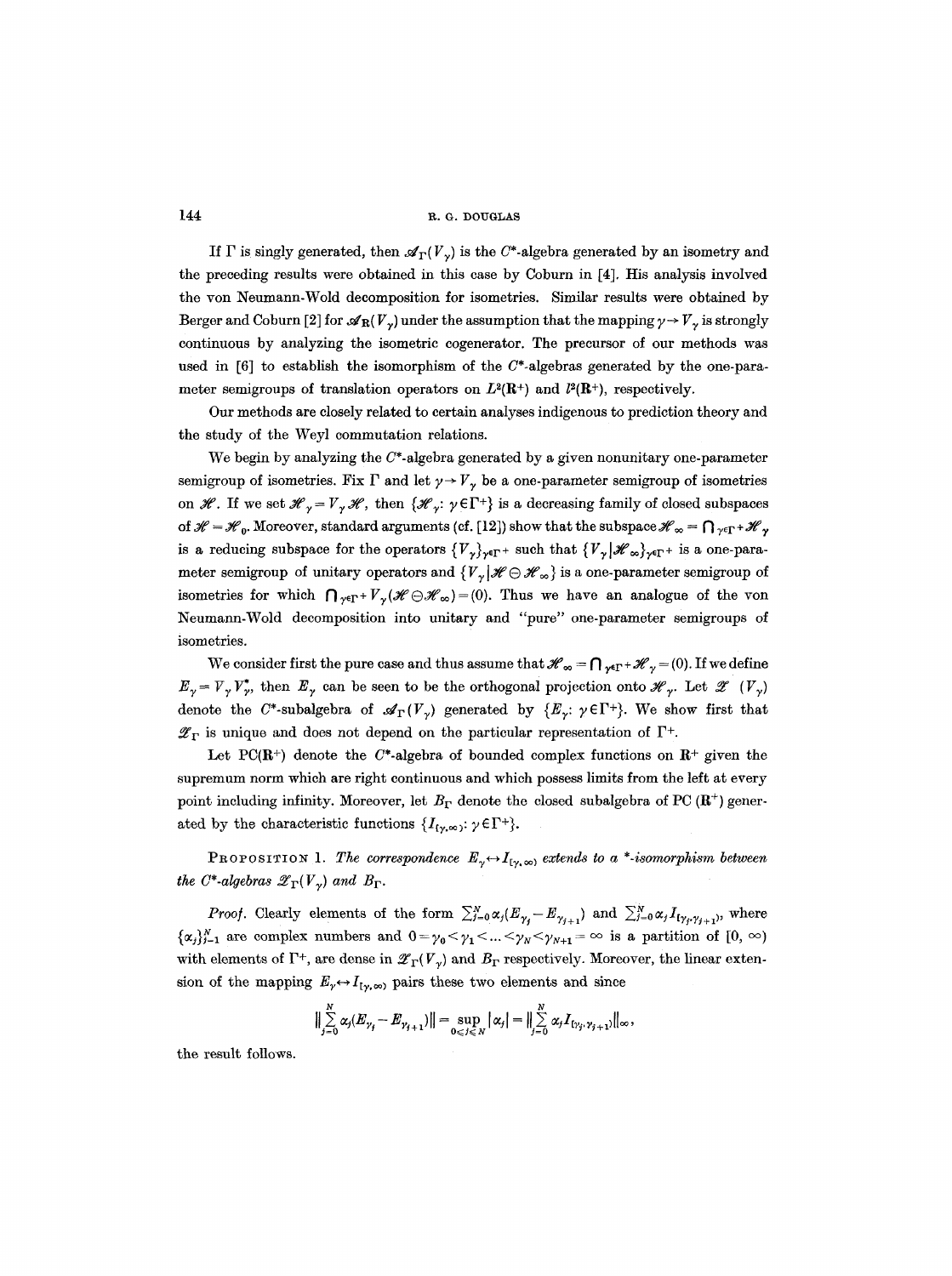Our problem now is to extend this uniqueness of the abelian subalgebra  $\mathscr{Z}_{\Gamma}(V_{\gamma})$ to all of  $\mathscr{A}_{\Gamma}(V_{\gamma}).$ 

If we extend the definition of  $E_{\gamma}$  to all  $\gamma$  in  $\mathbb{R}^{+}$  by setting  $E_{\gamma} = \inf \{ E_{\delta}: \delta \geq \gamma, \delta \in \Gamma^{+} \},$ then we obtain a decreasing family  ${E_{\gamma}}_{\gamma \in \Gamma^+}$  of orthogonal projections such that  $E_0 = I$ and  $\lim_{\gamma\to\infty}E_\gamma = 0$  in the strong operator topology. We can now define  $U_t = \int_0^\infty e^{iyt} dE_\gamma$  for t in **R** to obtain a strongly continuous one-parameter group  $\{U_t\}_{t\in\mathbb{R}}$  of unitary operators on  $\mathscr{H}$ . Although these operators do not belong to  $\mathscr{A}_{\Gamma}(V_{\nu})$ , they shall be quite important in what follows.

We show first that  $\{V_{\nu}\}_{\nu\in\Gamma}$  and  $\{U_{t}\}_{t\in\mathbf{R}}$  satisfy the "Weyl commutation relations", Since  $V_{\gamma}E_{\delta}V_{\gamma}^* = V_{\gamma}V_{\delta}V_{\delta}^*V_{\gamma}^* = V_{\gamma+\delta}V_{\gamma+\delta}^* = E_{\gamma+\delta}$  for  $\gamma$  and  $\delta$  in  $\Gamma^+$ , it follows that  $V_{\gamma}E_{\delta}V_{\gamma}^* =$  $E_{\gamma+\delta}$  for  $\gamma$  in  $\Gamma^+$  and  $\delta$  in  $\mathbb{R}^+$ . Therefore, we have

$$
V_{\gamma} U_{t} = V_{\gamma} \left( \int_{0}^{\infty} e^{i\delta t} dE_{\delta} \right) V_{\gamma}^{*} V_{\gamma} = \left\{ \int_{0}^{\infty} e^{i\delta t} d(V_{\gamma} E_{\delta} V_{\delta}^{*}) \right\} V ,
$$
  
=  $e^{-i\gamma t} \left\{ \int_{\gamma}^{\infty} e^{i\delta t} dE_{\delta} \right\} V_{\gamma} = e^{-i\gamma t} \left\{ \int_{0}^{\infty} e^{i\delta t} dE_{\delta} \right\} V_{\gamma} = e^{-i\gamma t} U_{t} V_{\gamma} ,$ 

where the second from last equality follows from the fact that  $\{\int_{0}^{\infty}e^{i\delta t}dE_{\delta}\}V_{\gamma}=0$ . Thus we have  $U_t V_\gamma = e^{i \gamma t} V_\gamma U_t$  for  $\gamma$  in  $\Gamma^+$  and t in R.

The importance of the  ${U_t}_{t\in\mathbf{R}}$  lies in the one parameter group of automorphisms they define on  $\mathscr{A}_{\Gamma}(V_{\gamma})$ . If for T in  $\mathscr{L}(\mathscr{H})$  we define  $\alpha_t(T) = U_t^* T U_t$ , then  $\alpha_t$  is an automorphism on  $\mathscr{L}(\mathscr{H})$ . Moreover, since  $\alpha_t(V_\gamma) = U_t^* V_\gamma U_t = e^{-i\gamma t} U_t^* U_t V_\gamma = e^{-i\gamma t} V_\gamma$ , it follows that  $\alpha_t\{\mathscr{A}_{\Gamma}(V_{\gamma})\}$  is contained in  $\mathscr{A}_{\Gamma}(V_{\gamma})$ , and since  $\alpha_{-t} = \alpha_t^{-1}$  we see that  $\alpha_t$  is an automorphism on  $\mathscr{A}_{\Gamma}(V_{\gamma})$ . Morebver,  $\{\alpha_i\}_{i\in \mathbb{R}}$  is a one-parameter group of automorphisms on  $\mathscr{A}_{\Gamma}(V_{\gamma})$ such that  $\alpha_t(A)$  is a norm-continuous almost periodic function on R for each A in  $\mathscr{A}_{\Gamma}(V_{\gamma})$ . This follows by considering the action of  $\alpha_t$  on the generators of  $\mathscr{A}_{\Gamma}(V_{\gamma})$ .

The automorphisms  $\{\alpha_t\}_{t\in\mathbb{R}}$  leave the elements of  $\mathscr{Z}_{\Gamma}(V_{\gamma})$  fixed since each  $U_t$  lies in the strong closure of  $\mathscr{Z}_{\Gamma}(V_{\gamma})$ . Moreover, these are the only elements of  $\mathscr{A}_{\Gamma}(V_{\gamma})$ fixed by all of the  $\alpha_r$ . To prove this we consider the mean  $\rho$  defined on  $\mathscr{A}_{\Gamma}(V_{\gamma})$  by  $\rho(A) = \lim_{T\to\infty} (1/2T) \int_{-T}^{T} \alpha_t(A) dt$  for A in  $\mathscr{A}_{\Gamma}(V_\gamma)$ . The fact that the limit exists in the norm topology follows from the almost periodicity of the function  $\alpha_t(A)$ . Moreover, it is clear that the fixed point subalgebra of  $\{\alpha_t\}_{t\in\mathbf{R}}$  and the range of  $\rho$  coincide. Thus it is only necessary to show that the range of  $\rho$  is  $\mathscr{Z}_{\Gamma}(V_{\nu}).$ 

To that end we consider the collection  $\mathscr{F}$  of operators in  $\mathscr{A}_{\Gamma}(V_{\gamma})$  of the form  $\sum_{j=1}^{N} Z_j V_{\gamma_j}$ , where  $Z_1, Z_2, ..., Z_N$  are in  $\mathscr{Z}_{\Gamma}(V_{\gamma})$  and  $\gamma_1, \gamma_2, ..., \gamma_N$  lie in  $\Gamma$  with  $V_{\gamma} = V^*_{-\gamma}$  for  $\gamma < 0$ . Using the fact that  $V^*_{\delta} \mathscr{Z}_{\Gamma}(V_{\gamma}) V_{\delta} = \mathscr{Z}_{\Gamma}(V_{\gamma})$  for  $\delta$  in  $\Gamma$ , one sees that  $\mathscr{F}$  is a selfadjoint subalgebra of  $\mathscr{A}_{\Gamma}(V_{\gamma})$  containing  $\{V_{\gamma}\}_{\gamma\in\Gamma^{+}}$  and hence must be dense. Moreover, since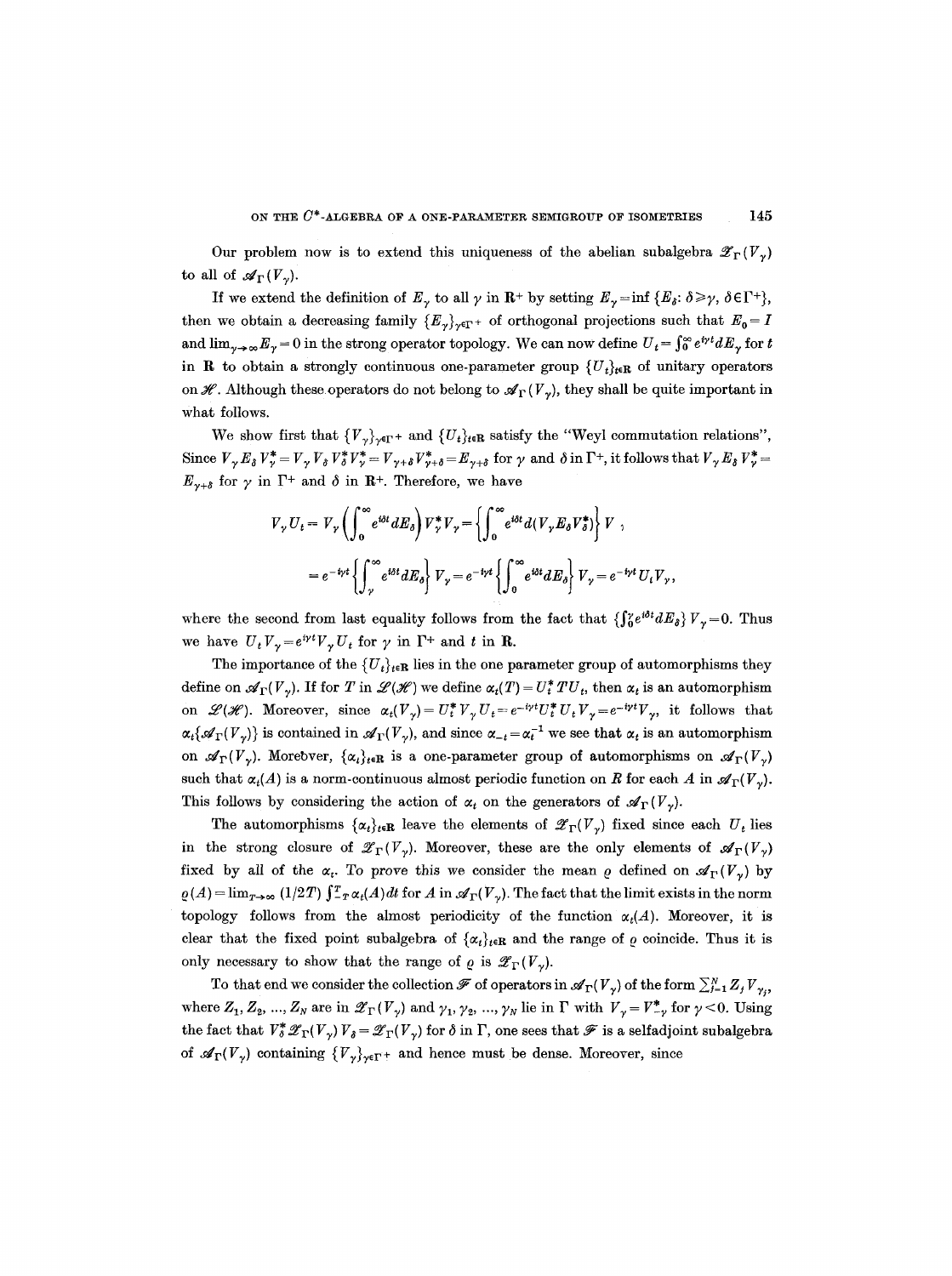$$
\varrho(ZV_{\gamma}) = \lim_{T \to \infty} \frac{1}{2T} \int_{-T}^{T} \alpha_{t}(ZV_{\gamma}) dt = ZV_{\gamma} \lim_{T \to \infty} \frac{1}{2T} \int_{-T}^{T} e^{-i\gamma t} dt,
$$

$$
\varrho(ZV_{\gamma}) = \begin{cases} 0 & \text{if } \gamma \neq 0 \\ Z & \text{if } \gamma = 0. \end{cases}
$$

it follows that

Thus  $\rho(\mathscr{F})$  is contained in  $\mathscr{Z}_{\Gamma}(V_{\gamma})$  and since  $\rho$  is continuous and  $\mathscr{F}$  is dense, we see that the range of  $\rho$  is  $\mathscr{Z}_{\Gamma}(V_{\nu})$  which is the fixed point subalgebra of  $\{\alpha_t\}_{t\in\mathbf{R}}$ .

The mapping  $\rho$  is a conditional expectation of  $\mathscr{A}_{\Gamma}(V_{\gamma})$  onto the subalgebra  $\mathscr{Z}_{\Gamma}(V_{\gamma})$ . Although  $\rho$  is not one-to-one, it is on the positive elements on  $\mathscr{A}_{\Gamma}(V_{\gamma})$  for the same reason that a nonnegative scalar almost periodic function on R having mean zero must vanish identically.

We now use the mapping  $\rho$  to lift the uniqueness of the abelian subalgebra  $\mathscr{Z}_{\Gamma}(V_{\nu})$  to that of  $\mathscr{A}_{\Gamma}(V_{\nu}).$ 

Let  ${V_{\gamma}}_{\gamma}\$ <sub>r</sub><sub>F</sub>+ and  ${V'_{\gamma}}_{\gamma}\$ <sub>r</sub><sub>F</sub>+ be two pure isometric representations of  $\Gamma^{+}$ . Forming the direct sum we obtain a further pure isometric representation  $\{V_{\gamma}\oplus V'_{\gamma}\}_{\gamma\in\Gamma^{+}}$ . An easy argument shows that the mapping  $\Phi$  defined  $\Phi(V,\oplus V'_v) = V_v$  extends to a \*-homomorphism from  $\mathscr{A}_{\Gamma}(V,\oplus V_{\gamma})$  to  $\mathscr{A}_{\Gamma}(V_{\gamma})$ . If  $\{\alpha_i\}_{i\in\mathbb{R}}$  denotes the one-parameter group of automorphisms defined on  $\mathscr{A}_{\Gamma}(V_{\gamma})$  and  $\{\alpha'_{t}\}_{t\in\mathbf{R}}$  the corresponding group on  $\mathscr{A}_{\Gamma}(V_{\gamma}\oplus V_{\gamma}')$ , then  $\Phi \circ \alpha'_t = \alpha_t \circ \Phi$  for t in R. Thus we obtain  $\rho \circ \Phi = \Phi_0 \circ \rho'$ , where  $\rho'$  and  $\rho$  are the means on  $\mathscr{A}_{\Gamma}(V,\oplus V'_v)$  and  $\mathscr{A}_{\Gamma}(V_v)$ , respectively, and  $\Phi_0$  is the restriction of  $\Phi$  to a mapping from  $\mathscr{Z}_{\Gamma}(V,\oplus V_{\nu}')$  to  $\mathscr{Z}_{\Gamma}(V_{\nu})$  which is an isomorphism by Proposition 1. Now if  $\Phi$  were not an isomorphism, then there would exist T in  $\mathscr{A}_{\Gamma}(V,\oplus V'_r)$  such that  $\Phi(T)=0$ . Setting  $Q=$  $T^*$  T we obtain a nonnegative element of  $\mathscr{A}_{\Gamma}(V,\oplus V'_v)$  for which  $(\Phi \circ \varrho')(\varrho) = (\varrho \circ \Phi)(\varrho) = 0.$ Since  $\Phi_0$  is an isomorphism, we have  $\rho'(Q) = 0$  which must by our preceding remarks imply that  $Q = 0$ . Thus  $\Phi$  is an isomorphism. Since the mapping  $\Phi'(V,\oplus V'_\nu) = V'_\nu$  must also extend to an isomorphism, it follows that the correspondence  $V_{\gamma} \leftrightarrow V_{\gamma}$  extends to a \*-isomorphism of  $\mathscr{A}_{\Gamma}(V_{\nu})$  onto  $\mathscr{A}_{\Gamma}(V_{\nu}')$ . Thus we have proved

PROPOSITION 2. If  ${V_{\gamma}}_{\gamma\in\Gamma^+}$  *and*  ${V_{\gamma}}_{\gamma\in\Gamma^+}$  *are two pure one-parameter semigroups of isometries, then the correspondence*  $V_{\gamma} \leftrightarrow V_{\gamma}'$  extends to a \*-*isomorphism between the C\*algebras*  $\mathcal{A}_{\Gamma}(V_{\gamma})$  *and*  $\mathcal{A}_{\Gamma}(V_{\gamma}')$ .

The bulk of the work has been done. It now remains to consider the case when there is a unitary part. For this we need to recall a result proved in [5] for a special pure one-parameter semigroup of isometries.

PROPOSITION 3. If  ${V_{\gamma}}_{\gamma\in\Gamma^+}$  *is a pure one-parameter semigroup of isometries and*  $\mathscr{C}_{\Gamma}(V_{\gamma})$  is the commutator ideal in  $\mathscr{A}_{\Gamma}(V_{\gamma})$ , then the correspondence  $\gamma \leftrightarrow V_{\gamma} + \mathscr{C}_{\Gamma}(V_{\gamma})$  extends *to a \*-isomorphism between the C\*-algebras C(* $\widehat{\Gamma}$ *) and*  $\mathscr{A}_{\Gamma}(V_{\gamma})/\mathscr{C}_{\Gamma}(V_{\gamma})$ *.* 

We can now prove our principal result.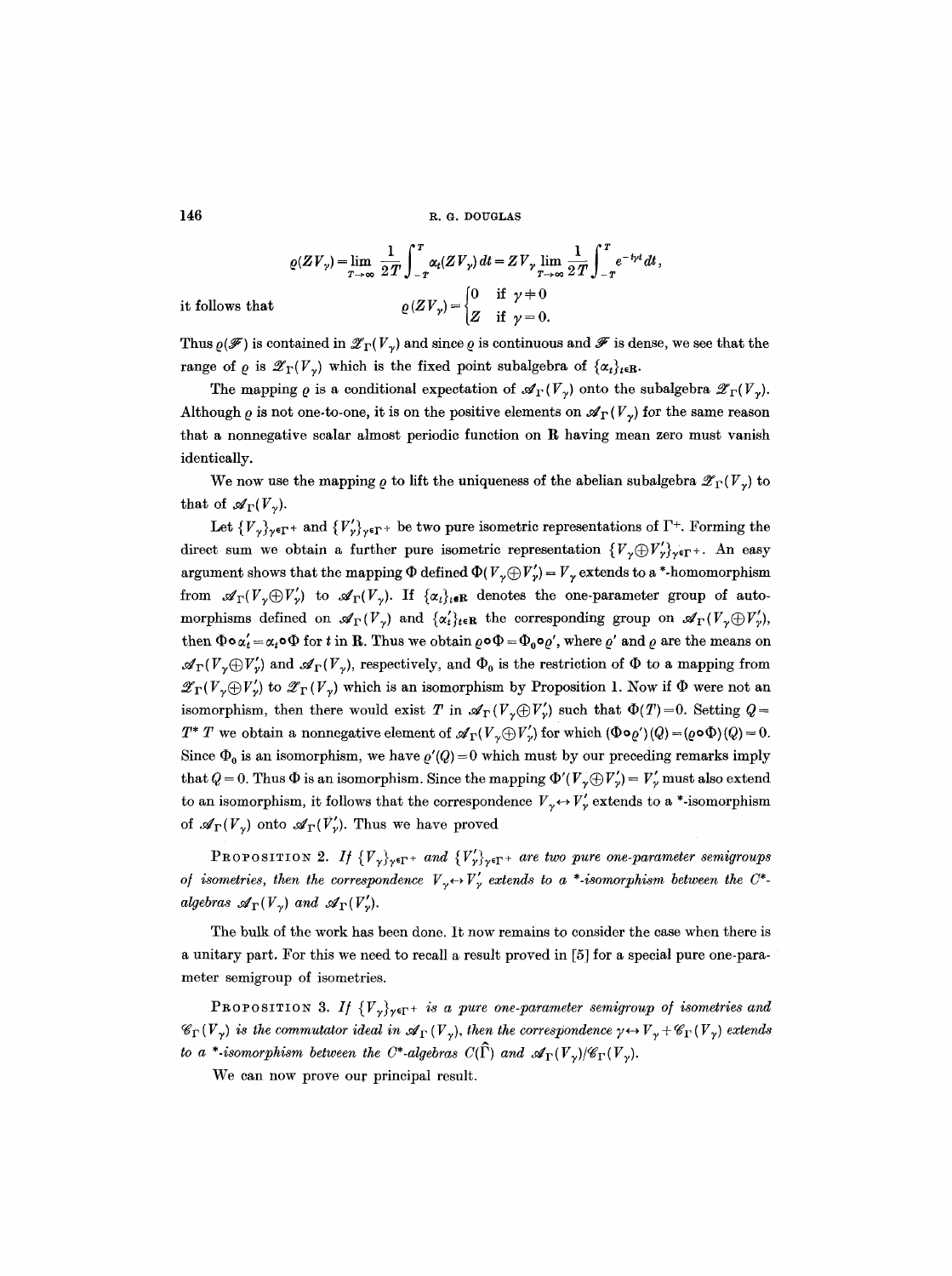THEOREM 1. The C<sup>\*</sup>-algebra  $\mathcal{A}_{\Gamma}$  generated by a nonunitary one-parameter semigroup *o/isometries is canonically unique.* 

*Proof.* It is sufficient in view of Proposition 2 to show that the correspondence  $V_{\gamma} \leftrightarrow V_{\gamma} \oplus U_{\gamma}$  extends to a\*-isomorphism between the C\*-algebras  $\mathscr{A}_{\Gamma}(V_{\gamma})$  and  $\mathscr{A}_{\Gamma}(V_{\gamma} \oplus U_{\gamma})$ , where  ${V_{\gamma}}_{\gamma\in\Gamma^+}$  is a pure one-parameter semigroup of isometries and  ${U_{\gamma}}_{\gamma\in\Gamma^+}$  is a oneparameter group of unitaries. To do this it is sufficient to show that the mapping  $\psi(V_{\gamma}) = U_{\gamma}$ extends to a \*-homomorphism from  $\mathcal{A}_{\Gamma}(V_{\gamma})$  to  $\mathcal{A}_{\Gamma}(U_{\gamma})$ . Since the mapping  $\psi$  may be factored  $\psi = \psi_1 \psi_2$ , where  $\psi_2$  is defined from  $\mathscr{A}_{\Gamma}(V_{\gamma})$  to  $C(\widehat{\Gamma})$  by  $\psi_2(V_{\gamma}) = \gamma$  and  $\psi_1$  is defined from  $C(\hat{\Gamma})$  to  $\mathscr{A}_{\Gamma}(U_{\gamma})$  by  $\psi_1(\gamma) = U_{\gamma}$  and both maps extend to \*-homomorphisms by our previous remarks, the result follows.

COROLLARY. If  $\Gamma$  is a one-parameter group, then the commutator ideal  $\mathscr{C}_{\Gamma}$  in  $\mathscr{A}_{\Gamma}$  is *a simple C\*-algebra and the quotient*  $\mathcal{A}_{\Gamma}/\mathcal{C}_{\Gamma}$  *is isomorphic to C(I).* 

*Proof.* The fact that  $\mathscr{A}_{\Gamma}/\mathscr{C}_{\Gamma}$  is isomorphic to  $C(\widehat{\Gamma})$  follows from the special result in [5] and the theorem. To show that  $\mathscr{C}_{\Gamma}$  is simple, let  $\mathscr{I}$  be a closed two-sided ideal in  $\mathscr{A}_{\Gamma}$ and let  $\pi$  be a faithful representation of the C\*-algebra  $\mathscr{A}_{\Gamma}/\mathscr{I}$  into the bounded operators  $\mathscr{L}(\mathscr{H})$  on some Hilbert space  $\mathscr{H}$ . Then  $\{\pi(V_{\gamma}+\mathscr{I})\}_{\gamma\in\Gamma}+$  is a one-parameter semigroup of isometries on  $\mathscr H$  and there are two possibilities. Either they are non-unitary in which case  $V_{\gamma} \rightarrow \pi(V_{\gamma} + \mathcal{I})$  extends to an isomorphism and  $\mathcal{I} \equiv \{0\}$  or they are unitary in which case  $\pi(V_\gamma+\mathcal{I})$  generates an abelian algebra and hence  $\mathcal{I}$  contains  $\mathscr{C}_{\Gamma}$ . Thus  $\mathscr{C}_{\Gamma}$  is a simple  $C^*$ -algebra.

We point out that the preceding corollary contains the well-known result that the algebra of compact operators is simple. Moreover, since the compact operators in  $\mathscr{A}_{\Gamma}$ (in any representation) obviously form an ideal, it follows that the zero operator is the only one if  $\Gamma$  is not singly generated and hence  $\mathcal{A}_{\Gamma}$  is not a type I  $C^*$ -algebra. Although we conjecture that two algebras  $\mathscr{C}_{\Gamma_1}$  and  $\mathscr{C}_{\Gamma_2}$  are isomorphic if and only if  $\Gamma_1$  and  $\Gamma_2$  are order isomorphic, we have been unable to prove it. Further, one form of the Bott Periodicity Theorem states that the homotopy groups  $\pi_k$  of the invertible elements in  $I + \mathscr{C}_{\mathbf{Z}}$  are 0, Z, 0, Z, .... The analogous results would be of interest for  $I + \mathscr{C}_{\Gamma}$ . Atiyah and Singer [1] have shown that the homotopy groups of the invertibles in a certain algebra closely related to  $I + \mathscr{C}_{\mathbf{R}}$  are 0, R, 0, R, ....

Although we are unable to prove that the commutator ideal determines the ordered group, we can establish that the algebra does. The simplification of this proof was obtained in conversation with Singer.

THEOREM 2. If  $\Gamma_1$  and  $\Gamma_2$  are one-parameter groups, then  $\mathcal{A}_{\Gamma_1}$  and  $\mathcal{A}_{\Gamma_2}$  are isomorphic  $C^*$ -algebras if and only if  $\Gamma_1$  and  $\Gamma_2$  are order isomorphic.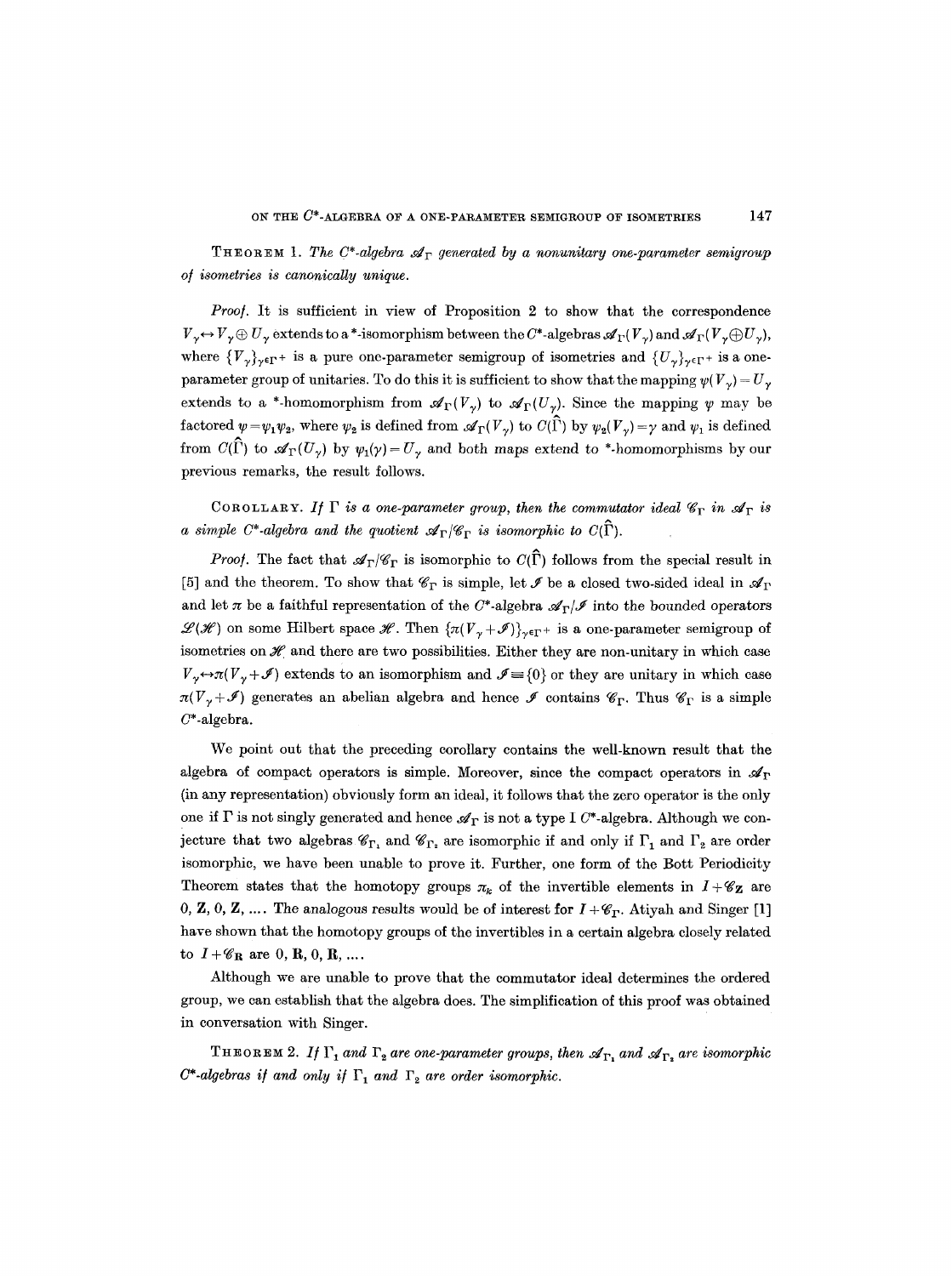*Proof.* In one direction the result follows from Theorem 1. Thus assume that  $\pi$  is an isomorphism from  $\mathscr{A}_{\Gamma_1}$  onto  $\mathscr{A}_{\Gamma_1}$ . Since  $\pi$  must respect commutator ideals, we have that  $\pi$ induces an isomorphism between  $\mathcal{A}_{\Gamma_1}/\mathcal{C}_{\Gamma_1}$  and  $\mathcal{A}_{\Gamma_2}/\mathcal{C}_{\Gamma_2}$  implying that  $C(\widehat{\Gamma}_1)$  is isomorphic to  $C(\widehat{\Gamma}_2)$ . A result of Bohr and van Kampen (cf. [6]) implies that each component of the group of invertible elements in  $C(\hat{\Gamma}_1)$  and  $C(\Gamma_2)$ , respectively, contains a character and hence we obtain an isomorphism  $\pi_*$  between  $\Gamma_1$  and  $\Gamma_2$ . Moreover, since an element  $\gamma$  in  $\Gamma_1$  is positive if and only if some element in the coset  $V_{\gamma} + \mathscr{C}_{\Gamma}$ , has a left inverse, and this latter property is preserved by  $\pi$ , it follows that  $\pi_*$  is order preserving which completes the proof.

Let us consider briefly now some examples and applications. If  $\alpha$  is a real number, then  $\{(m, n) \in \mathbb{Z}^2$ :  $m + n\alpha \geq 0\}$  determines a semigroup  $\Sigma_{\alpha}$  of  $\mathbb{Z}^2$ . If  $\mathcal{F}_{\alpha}$  denotes the  $C^*$ algebra generated by translations in the direction of  $\Sigma_{\alpha}$  on  $l^2(\Sigma_{\alpha})$ , then for  $\alpha$  irrational  $\mathscr{T}_{\alpha}$  is one of the class of C\*-algebras studied in this note. In particular,  $\mathscr{T}_{\alpha}$  is the C\*-algebra associated with  $\Gamma_{\alpha}=\{m+n\alpha\colon (m, n)\in\mathbb{Z}^2\}$  and thus the problem of determining the isomorphism classes of these algebras for irrational  $\alpha$  can be solved. After a few computations we find that  $\mathcal{T}_\alpha$  and  $\mathcal{T}_\beta$  are isomorphic for  $\alpha$  and  $\beta$  irrational if and only if there exists integers  $i, j, k, l$  such that

$$
\begin{pmatrix} i & j \\ k & l \end{pmatrix} \quad \begin{pmatrix} 1 \\ \alpha \end{pmatrix} = \begin{pmatrix} 1 \\ \beta \end{pmatrix} \text{ and } il - jk = 1.
$$

Among other things this implies that  $\mathcal{J}_{\sqrt{2}}$  and  $\mathcal{J}_{\sqrt{3}}$  are not isomorphic. For  $\alpha$  rational the algebras  $\mathcal{T}_{\alpha}$  have a center, and are, in fact, all isomorphic to the type I C\*-algebra  $C(T) \otimes \mathscr{A}_Z$ . There are obvious analogues of these examples in higher dimensions but the possible degeneracies would be quite complicated.

The results of this note can be used to simplify certain of the proofs in [6]. In particular, to obtain a faithful representation of  $\mathscr{A}_{\Gamma}$ , it is sufficient to map  $\{V_{\nu}\}_{\nu\in\Gamma}+$  to a one-parameter semigroup of isometrics, and not to verify any further estimates.

Further, we can now throw a little light on an example mentioned in [6]. We shall adopt certain notation from [6] with a minimum of detail. Let  $H^2$  denote the closed subspace of  $L^2$  with respect to Lebesgue measure on R consisting of those functions possessing analytic extensions into the upper half plane and let P be the orthogonal projection of  $L^2$ onto  $H^2$ . If AP denotes the algebra of almost periodic functions on R and  $C_0$  the algebra of continuous functions on R which vanish at infinity, then  $AP+C<sub>0</sub>$  is the algebra of asymptotic almost periodic functions,  $C_0$  is an ideal in  $AP + C_0$  and we have the short exact sequence  $(0) \rightarrow C_0 \rightarrow AP + C_0 \rightarrow AP \rightarrow (0)$ , where *i* is the inclusion map. For  $\varphi$  in  $AP+C_0$ let  $W_{\varphi}$  be the operator on  $H^2$  defined by  $W_{\varphi}f=P(\varphi f)$  for f in  $H^2$ . Then  $W_{\varphi}$  is a Wiener-Hopf operator and we are interested in the  $C^*$ -algebra  $\mathcal{T}(AP+C_0)$  generated by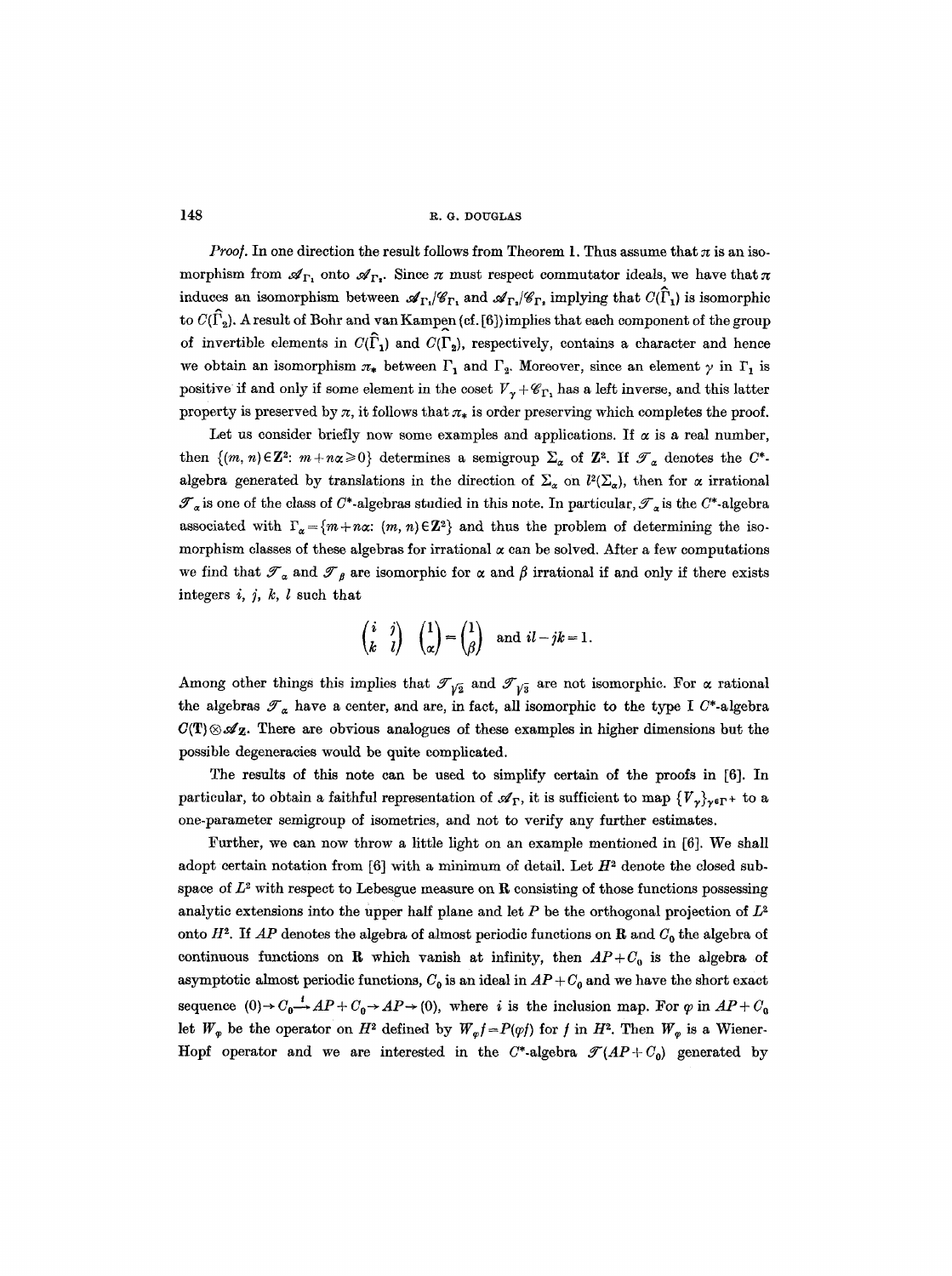$\{W_{\sigma}: \varphi \in AP + C_0\}$ . A moment's reflection will reveal that  $\mathcal{T}(AP)$  is just  $\mathcal{A}_R$ , while  $\mathcal{F}(C_0) + I$  is  $\mathcal{A}_Z$ .

Classical results state that an operator  $I + W_{\varphi}$  for  $\varphi$  in  $C_0$  is a Fredholm operator if and only if  $1 + \varphi \neq 0$  and the index of  $I + W_{\varphi}$  is minus the winding number of the curve determined by  $1 + \varphi$ . In [6] this result was extended to  $W_{\varphi}$  for  $\varphi$  in *AP* with the notion of Fredholm being replaced by that due to Breuer [3] in an appropriate  $II_{\infty}$ -factor representation of  $\mathcal{T}(AP)$ . The corresponding result for  $\varphi$  in  $AP + C_0$  is unknown and is of particular interest since the index would presumably lie in  $\mathbf{R} \oplus \mathbf{Z}$ .

If  $\mathscr{C}(AP+C_0)$  denotes the commutator ideal in  $\mathscr{T}(AP+C_0)$ , then it is quite easy to show that the quotient  $\mathcal{T}(AP+C_0)/\mathcal{C}(AP+C_0)$  is isomorphic to  $AP+C_0$ . One would like to be able to think of the function  $\sigma(T)$  in  $AP+C_0$  as the "symbol" of an operator T in  $\mathcal{T}(AP+C_0)$ . A minimum condition for this would be for the invertibility of the operator to imply that the symbol has index zero and this we prove and more.

The key to the proof is observing that  $\mathcal{T}(C_0)$  is an ideal in  $\mathcal{T}(AP+C_0)$  and identifying the quotient. Using the fact that  $\mathcal{F}(C_0)$  contains the compact operators and that  $W_{\varphi}W_{\varphi}-W_{\varphi\varphi}$  and  $W_{\varphi}W_{\varphi}-W_{\varphi\varphi}$  are both compact for  $\varphi$  in  $C_0$  and  $\psi$  in  $AP+C_0$  (cf. [9], Chapter 7), we see that  $\mathcal{T}(C_0)$  is a closed two-sided ideal in  $\mathcal{T}(AP+C_0)$ . Moreover, since the operators  $\{W_{el},\}_{\geq 0}$  and  $\mathcal{F}(C_0)$  clearly generate  $\mathcal{F}(AP+C_0)$ , it follows that  $\mathcal{T}(AP+C_0)/\mathcal{T}(C_0)$  is generated by the one-parameter semigroup of isometries  ${W_{e^i\gamma'}+}$  $\mathcal{F}(C_0)_{\nu\geqslant 0}$  and hence the inclusion mapping of  $\mathcal{F}(AP)$  into  $\mathcal{F}(AP + C_0)/\mathcal{F}(C_0)$  is an isomorphism. Therefore we have the commutative diagram

(o) **1 (o) ~ ~ (Oo)**  1' (o) -------\*~r(oo) **(o) , 00**  (o) (0) (0) 1 1 *, Cg(AP+ffo) , C#(AP) 1' 1' ' ,5(AP+Co) ,2]'(AP) f*  **, AP+v0 , AP**  1 1 (0) (0) **,. ~ (0)**  (o) ----\* (0)

with short exact rows and columns.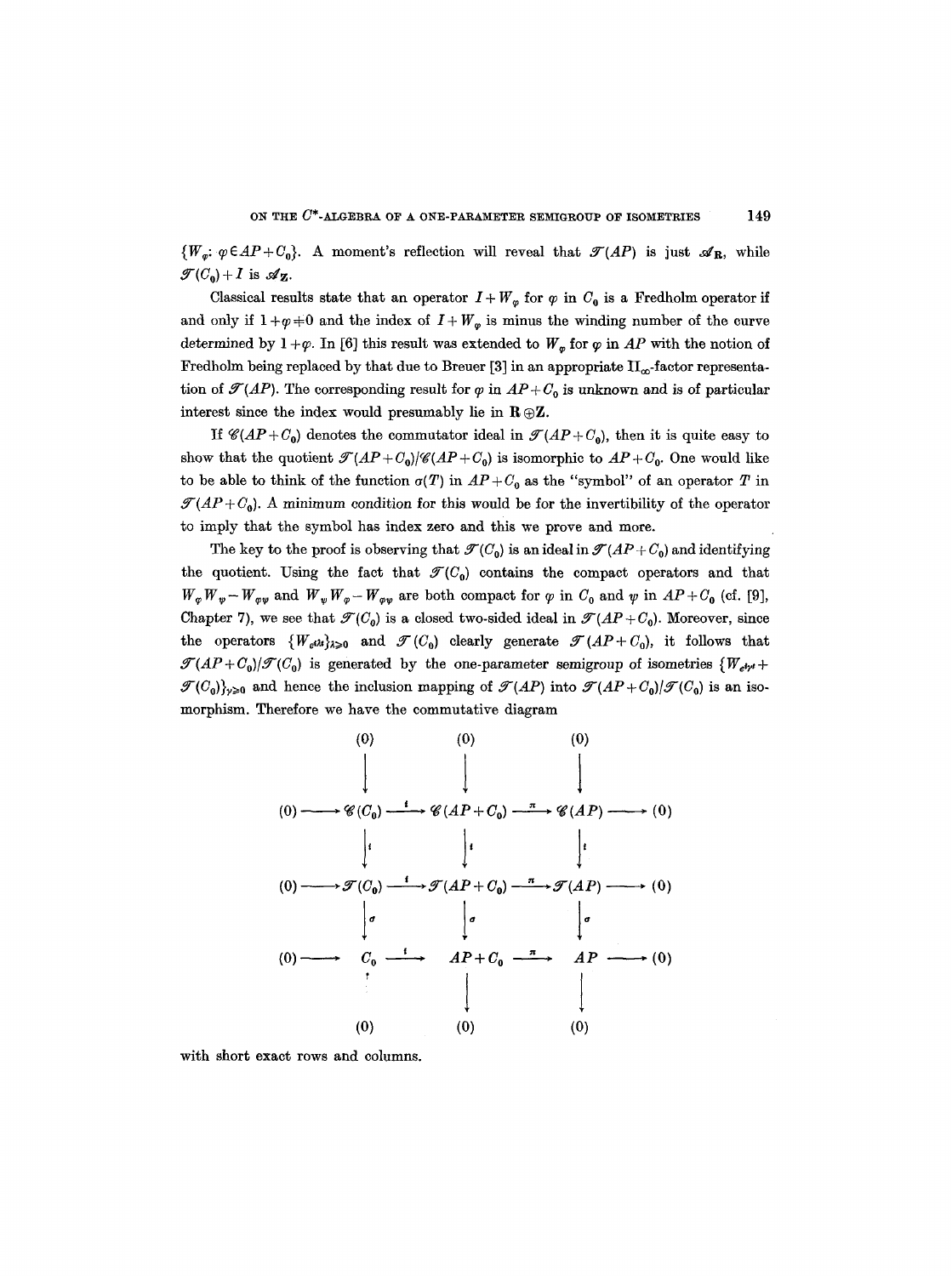Our problem is to show the Fredholmness of T in  $\mathcal{T}(AP+C_0)$  implies the invertibility of  $\sigma(T)$  in  $AP+C_0$ . Since  $\mathcal{C}(C_0)$  is the compact operators and the sequence

$$
(0) \longrightarrow {\mathscr{C}}(C_0) \xrightarrow{\iota} {\mathscr{T}}(AP+C_0) \xrightarrow{\pi \oplus \sigma} {\mathscr{T}}(AP) \oplus AP+C_0
$$

is exact at  $\mathcal{T}(AP+C_0)$  by ([10], Prop. 4), we see that T is a Fredholm operator if and only if  $\pi(T)$  is invertible in  $\mathcal{F}(AP)$  and  $\sigma(T)$  is invertible in  $AP+C_0$ . Thus we have proved

THEOREM 3. An operator T in  $\mathcal{J}(AP+C_0)$  is a Fredholm operator if and only if  $\sigma(T)$ *is invertible in*  $AP + C_0$  *and*  $\pi(T)$  *is invertible in*  $\mathcal{T}(AP)$ *. Moreover, the index of such a T is equal to minus the topological index of*  $\sigma(T)$ .

The only thing needing comment is the moreover statement and since  $\pi(T)$  is invertible it follows that the topological index of  $\sigma(T)$  in  $\mathbf{R}\oplus\mathbf{Z}$  must have first component zero and an elementary computation completes the proof.

Without going into detail we point out that the range of  $\pi \oplus \sigma$  consists of the pairs  $W \oplus \varphi$  for which  $\sigma(W) = \pi(\varphi)$  by the exactness of the diagram using [7], and thus these pairs form the "symbol space" for  $\mathcal{T}(AP+C_0)$ . Hence one could say that a T in  $\mathcal{T}(AP+C_0)$ is a "generalized Fredholm operator" if  $\sigma(T)$  is invertible and  $\pi(T)$  is a generalized Fredholm operator in  $\mathcal{T}(AP)$  and using [6] this follows if  $\sigma(T)$  is invertible. A reasonable analytical index can be defined which would agree with the negative of the topological index. We hope to present further details and justification in another paper.

We conclude with a couple of remarks. Firstly, the analysis of the  $W^*$ -algebras generated by a one-parameter semigroup of isometries is considered in a recent paper of Muhly [11] which as one might expect is considerably more complex. Secondly, the one-parameter group of automorphisms  $\{\alpha_t\}_{t\in\mathbb{R}}$  crucial in the proof of Theorem 1 are what are called "weak-inner", that is, they are unitarily implemented by unitary operators in the weak closure of  $\mathscr{C}_{\Gamma}$  in any of its representations. Since  $\mathscr{C}_{\mathbf{Z}}$  contains the compact operators, all of its automorphisms are weak-inner. It is probably too much to expect the same to be true of  $\mathscr{C}_{\Gamma}$ .

*Added in proof:* Barry Johnson has given an example of an automorphism of  $\mathscr{C}_{\Gamma}$ which is not weak-inner for  $\Gamma + Z$ .

## **References**

- [1]. SINGER, I. M., Homotopy groups of operator groups.
- [2]. BEROER, C. A. & COBURN, L. A., One parameter semigroups of isometrics. *Bull. Amer. Math. Soc.,* 76 (1970), 1125-1129.
- [3]. BREUER, M., Fredholm theories in von Neumann algebras, I and II. Math. Ann., 178 (1968) 243-254 and 180 (1969), 313-325.